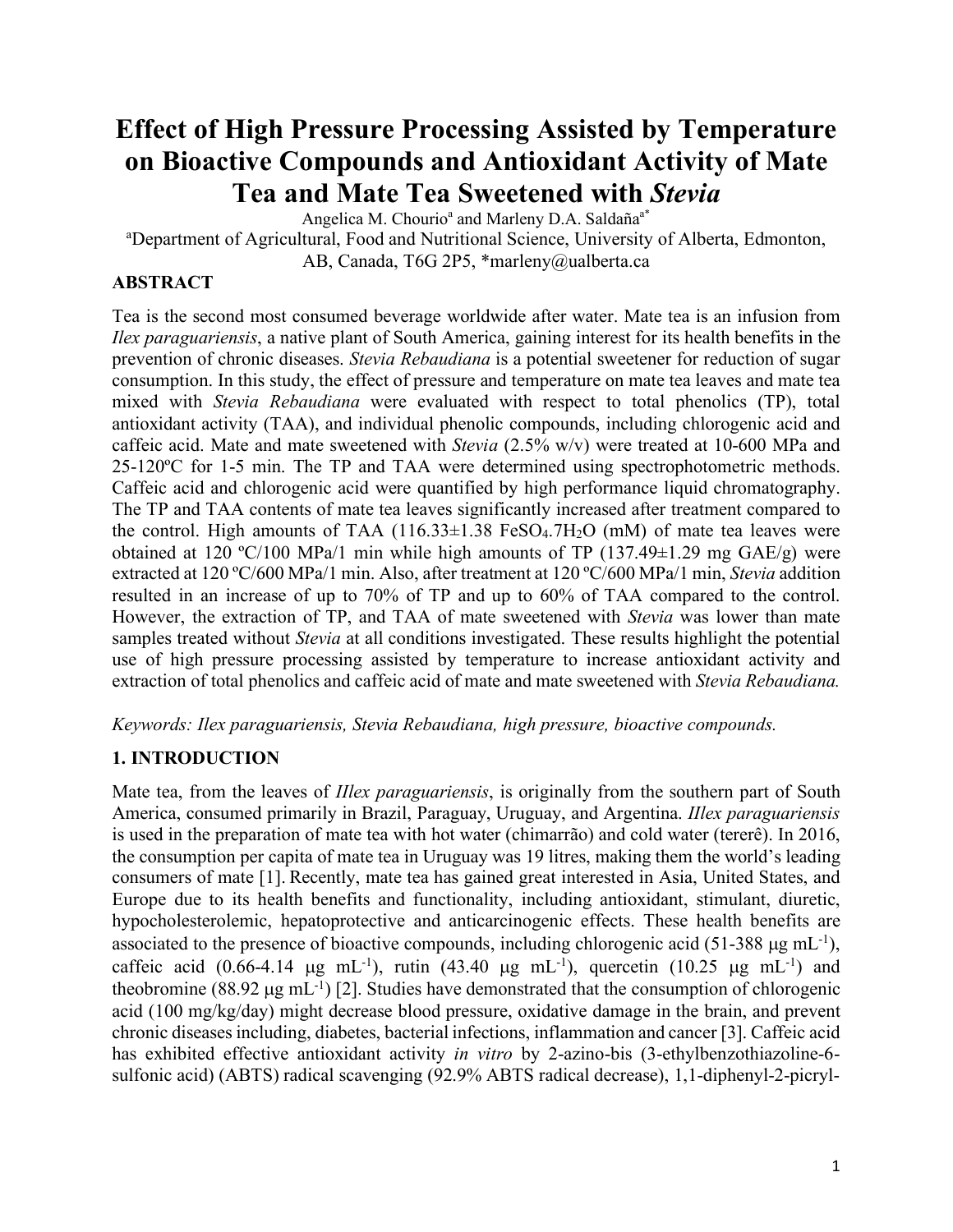hydrazyl free radical (DPPH) scavenging (93.9% DPPH radical decrease) and ferric thiocyanate method in a linoleic acid system (75.8%) at the concentration of 20 µg/L caffeic acid [4].

Mate tea is currently consumed with additives like sucralose. However, high intake of sucralose can lead to chronic and degenerative diseases, including type II diabetes, obesity, and cardiovascular diseases [5]. *Stevia Rebaudiana,* a non-caloric sweetener, is 100-300 times sweeter than sucrose, being an alternative to reduce sugar consumption [6]. Epidemiological studies have reported that a product sweetened with *Stevia* has the potential of managing type-2 diabetes [7]. Glycosides of *Stevia* leaves include stevioside (5.8±1.3% dry leaves), rebaudioside A (1.8±1.2% dry leaves) and rebaudioside C  $(1.3\pm1.2\%$  dry leaves). Some studies have evaluated the effect of *Stevia* addition on phenolic compounds of fruit and tea beverages. Stevia addition on Roselle (*Hibiscus sabdariffa L)* beverage increased quercetin, gallic acid and rosmarinic acid during storage [8]. The addition of *Stevia* rebaudiana (1.25-2.5%w/w) in fruit-orange-oat beverage increased concentration and bioaccesibility of total phenolic content, total antioxidant capacity, total carotenoids and total anthocyanins [9].

Various processing techniques have been used to extract bioactive compounds from *Mate Ilex*  paraguariensis and *Stevia rebaudiana*. Supercritical CO<sub>2</sub> (25.5 MPa/70 °C/0.9-1.2 g CO<sub>2</sub>/min /7h) extracted 94, 68, and 57% of initial caffeine, theobromine, and theophylline contents from mate leaves [10]. Also, 51 compounds, mainly esters, fatty acids, hydrocarbons, phytosterols, alcohols, xanthines and vitamin E were only identified on mate tea leaves extracts (25.5 MPa/40  $\degree$ C/10 h) using methanol and hexane as solvents [11]. High pressure processing at 500 MPa/25°C/1 min was used to extract caffeine from green tea leaves (4.0±0.22% yield of caffeine). The same extraction yield was obtained at room temperature for 20 h [12]. High pressure processing assisted by temperature is an emerging technology that consists in applying high hydrostatic pressure (10-800 MPa) at uniform heating  $(25{\text -}120 \text{ °C})$  for short period of time  $(3{\text -}60 \text{ min})$ . Various studies have reported the effect of high pressure processing and high pressure assisted by thermal processing on increasing total anthocyanin, total carotenoids, flavonoids, total phenolic content and antioxidant activity of plant materials and fruits, including grape by products, green tea, and *Stevia rebaudiana* leaves [13-14]. However, no data is available on the effect of high pressure processing assisted by temperature on mate tea and mate tea sweetened with *Stevia.* Therefore, the objective of this study was to investigate the effect of high pressure assisted thermal processing on total antioxidant activity, total phenolic content, and specific bioactive compounds of mate tea and mate tea sweetened with *Stevia*.

#### **2. MATERIALS AND METHODS**

#### **2.1. Materials**

Yerba mate was purchased at a local market in Edmonton, AB with a proximate composition of 76.4% carbohydrates, 12.6% protein, 0.5% lipids, 5.3% moisture, and 5.3% ash. Yerba mate was ground, sieved (mean particle size of 500 µm) and stored at 4°C for further analysis. *Stevia Rebaudiana* powder, SweetLeaf Stevia®, was obtained in a local market in Edmonton, AB and stored at 4°C for further analysis.

Chemicals such as (−) epigallocatechin (EGC, ≥95%), (−) epicatechin (EC, ≥90%), (−)epigallocatechin gallate (EGCG, ≥ 95%), (−)epicatechin gallate (ECG, ≥98%), chlorogenic acid (CA,  $\geq$ 95%), caffeic acid (CF,  $\geq$ 98%), rutin hydrate (RT,  $\geq$ 98%) and quercetin (QC,  $\geq$ 95%) were purchased from Sigma-Aldrich (Oakville, ON, Canada).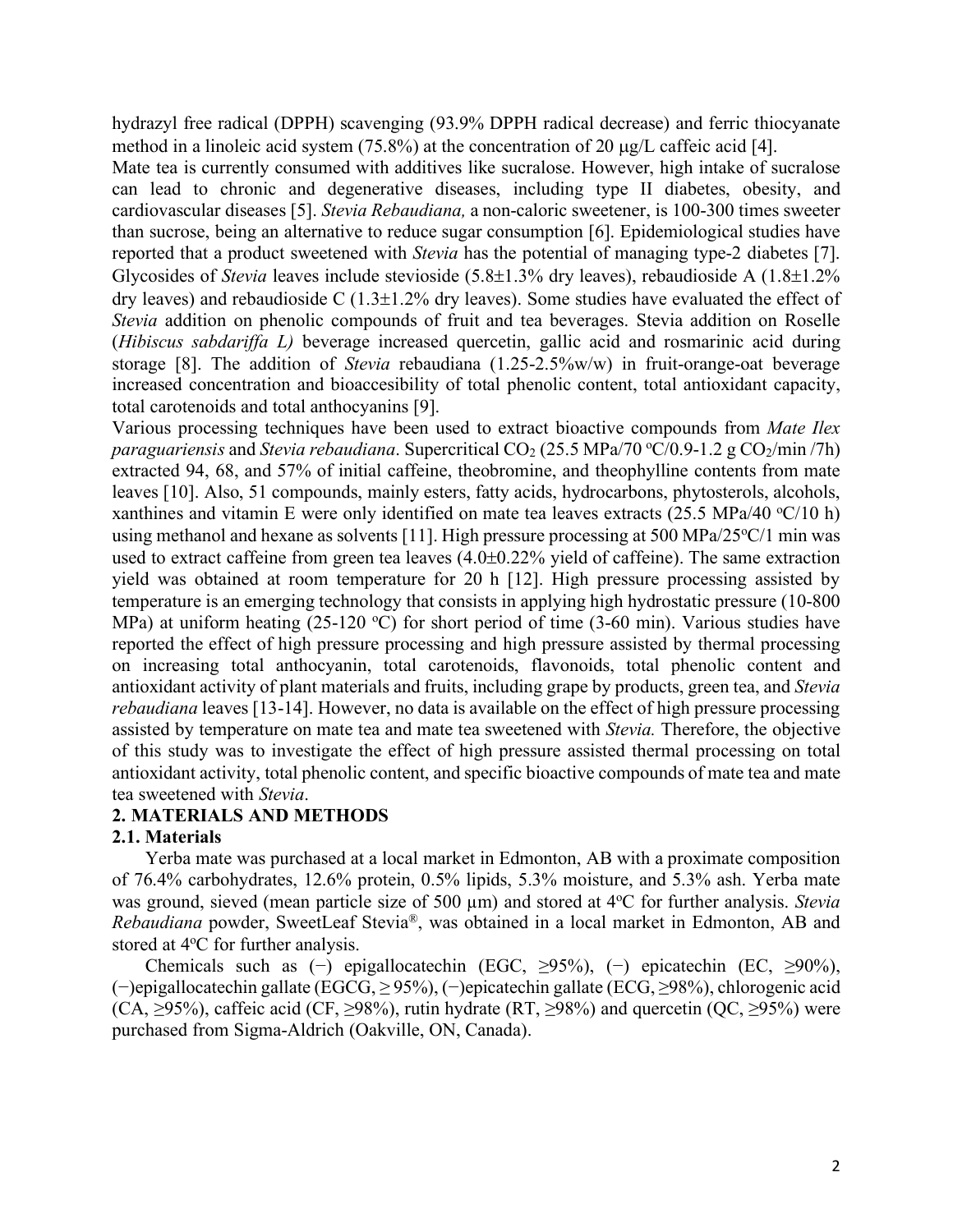## **2.2. Methods**

## **High Pressure Processing assisted by Temperature (HPPT)**

A four-vessel system (Apparatus U111 Unipress, Warszawa, Poland) was used. Each vessel has a capacity of 8 mL. The vessels were heated with a circulator thermostat (Lauda Proline RP 855 Low Temperature, Lauda-Konigshofen, Germany) using propylene glycol as the pressure transmission fluid. Polypropylene tubes (Cryogenic vial, Fisher Scientific, Pittsburgh, PA) of 3 mL were filled with samples that were pressurized to 10, 100, and 600 MPa at temperatures of 25, 75, and 120°C with holding times of 1 and 5 min. The samples were pressurized at a rate of 10 MPa s<sup>-1</sup>. At the end of the holding time, the vessels were decompressed, and the samples were removed immediately from the high-pressure vessels, cooled down with ice and stored at -18 ° C for further analysis.

### **Determination of total antioxidant activity (TAA)**

The TAA was determined using the FRAP assay with slight modifications [15]. A buffer acetate of pH 3.6, 10Mm tripyridyltriazine (TPTZ) and 20mM ferric chloride solution were mixed in a ratio of 10:1:1 (v/v/v) to prepare the FRAP solution. The FRAP solution (3 mL) reacted with the extract solution (0.1 mL) and distilled water (0.3 mL). Then, the mixture was vortexed for 10 s and incubated at 37 °C in a water bath for 30 min. The absorbance was read at 593 nm using a UV-VIS spectrophotometer (Jenway 6320D, Standford, United Kingdom).

### **Determination of total phenolic content**

The Folin-Ciocalteu method was used to determine total phenolic content [15]. Briefly, a sample aliquot (0.04 mL), distilled water (3.10 mL) with Folin-Ciocalteu reagent (0.20 mL) was vortexed for 10 s. Then, sodium carbonate (20% w/v; 0.60 mL) was added and vortexed for 10 s. The mixture was incubated for 2 h in dark at room temperature  $(23\pm2~^{\circ}C)$ . The absorbance was measured at 765 nm using a UV-VIS spectrophotometer. The result was expressed as milligrams of gallic acid equivalents per gram of sample (mg  $GAE$  g<sup>-1</sup>).

#### **Determination of individuals bioactive compounds**

Individual bioactive compounds were analyzed with an HPLC system (Shimadzu 20, Kyoto, Japan) equipped with a Phenomenex Luna column (5 mm, 4.6 x 150 mm, 35 °C) at 268 nm and a flow rate of 1 mL/min. Solvents A (0.5% formic acid in water) and B (0.5% formic acid in methanol) were run with 8% B, 27% B for 25 min, 30% B for 32 min, 100% for 36-41 min and finally back to initial concentration (8%) for another 42 and 47 min.

#### **Statistical analysis**

Results were expressed as mean  $\pm$  standard deviation of at least three replications and analyzed using the R Studio software. One-way ANOVA was used to analyse the data,  $p \le 0.05$ .

## **3. RESULTS AND DISCUSSIONS**

## **3.1. Total antioxidant activity of mate and mate + stevia**

Total antioxidant activity (TAA) of mate and mate + stevia after treatment at 10–600 MPa/25- 120 °C/1-5 min is shown in Fig. 1. The TAA values for treated and untreated mate were 88-116 and  $28.98\pm1.03$  FeSO<sub>4</sub>.7H<sub>2</sub>0 (mM), respectively. An increase in temperature from 25 to 120 °C resulted in a significant increase of mate tea TAA. The TAA values of mate tea increased more than 300% at conditions of 10 MPa/120 °C/1 min compared with untreated mate. The highest value of TAA was achieved at 100 MPa/120  $\textdegree$ C/1 min (116.33 $\pm$ 3.46 FeSO<sub>4</sub>.7H<sub>2</sub>0 (mM)). This increase of TAA is attributed to the disruption of cell membranes, improving the extractability of antioxidant compounds after HPPT. It is also suggested that high pressure and temperature could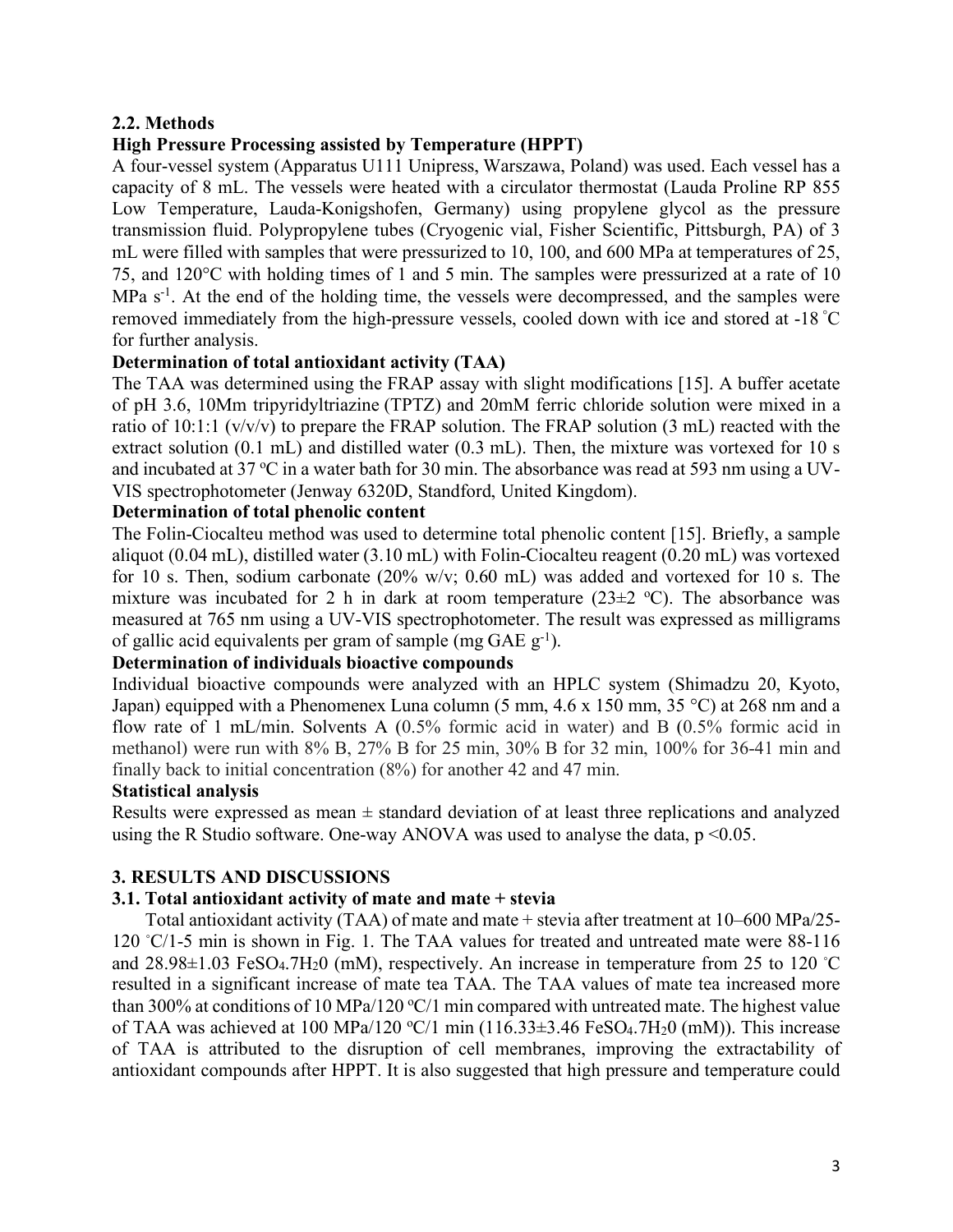deprotonate charged groups, disrupt hydrophobic bonds in cell membranes, and inactivate peroxidase and polyphenoloxidase enzymes, resulting in high antioxidant activity.

No study reported the effect of HPPT on antioxidant activity of mate tea. However, various studies reported the effect of pressure and/or temperature in other food matrices. Increases of TAA contents by 68% and 19% were observed in asparagus juice (121  $\degree$ C/3 min) and carrot purees after thermal processing  $(70^{\circ}C/2 \text{ min})$ , respectively [16].

The TAA values for mate tea sweetened with *Stevia Rebaudiana* were 49-71 FeSO<sub>4</sub>.7H<sub>2</sub>0 (mM) (Fig 1b). The highest value of TAA was achieved at 600 MPa/120  $\degree$ C/1 min (71.15 $\pm$ 0.34 FeSO<sub>4</sub>.7H<sub>2</sub>0 (mM)) while the TAA lowest value was obtained at 600 MPa/120  $\degree$ C/5 min  $(49.09 \pm 2.56 \text{ FeSO}_4.7 \text{H}_20 \text{ (mM)})$ . At conditions of 600 MPa/120 °C/1 min and 600 MPa/120 °C/5 min, the TAA values of mate tea sweetened with stevia increased by 146% and by 69.5%, respectively, compared with untreated mate samples. This increase in TAA can be attributed to the superoxide radical scavenging activity of *Stevia* leaf extract [17]. An increase in TAA (393-762%) was reported for untreated and treated fruit juice mixture (papaya 32.5% v/v, mango 10% v/v, and orange 7.5% v/v) sweetened with *Stevia rebaudiana* (1.25-2.5% w/v) at 300-500 MPa, 5-15 min, and 15-32<sup>o</sup>C.



**Figure 1.** Total antioxidant activity of untreated and: (a) treated mate and (b) treated mate + stevia. (UM: untreated mate, UMS: untreated mate + stevia, TMS: treated mate + stevia)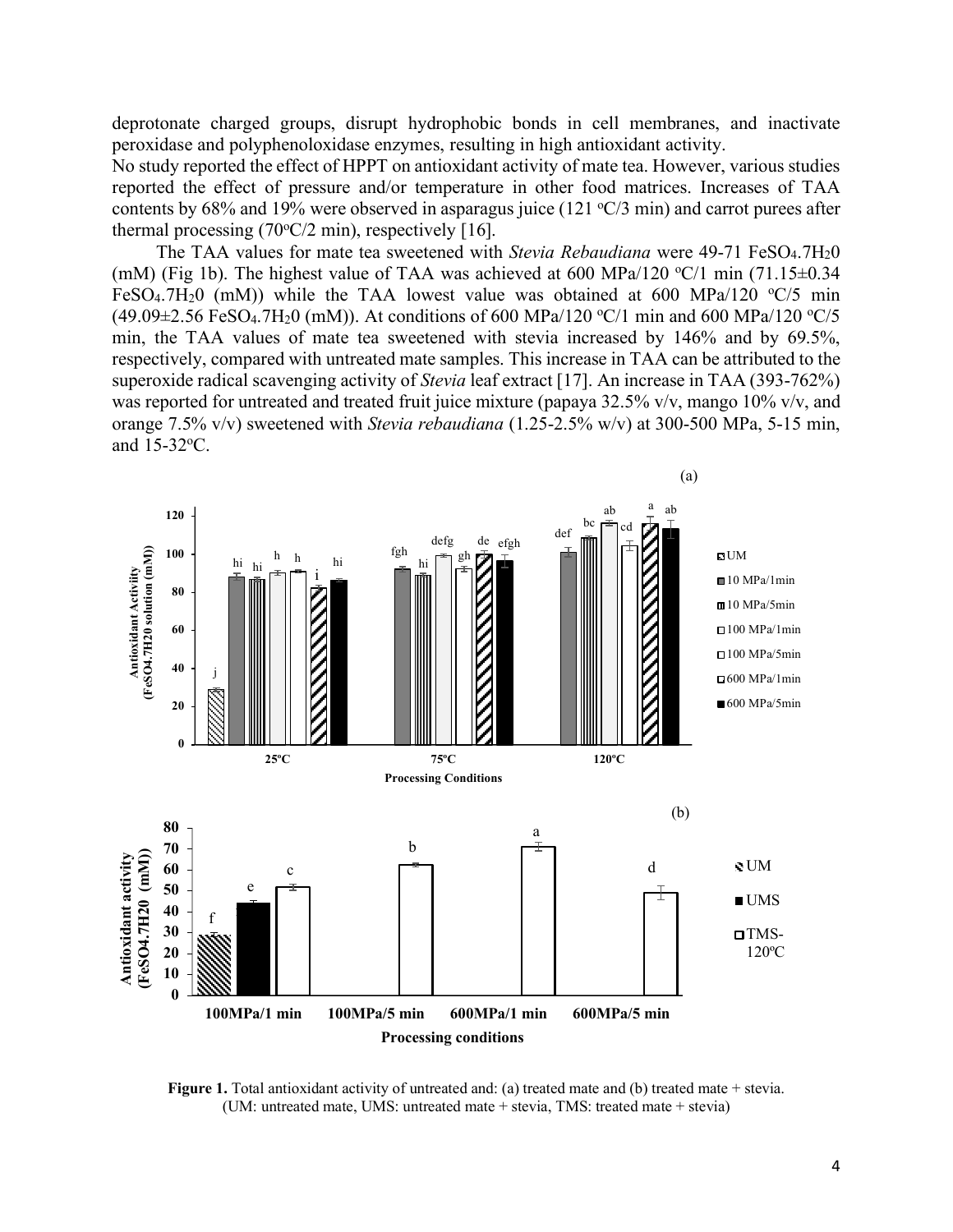#### **3.2. Total phenolic content (TP) of mate and mate + stevia**

The effect of high pressure assisted by temperature  $(10-600MPa/1-5min/25-120°C)$  of mate and mate sweetened with *Stevia* for total phenolics before and after treatment is presented in Fig. 2. In general, treated mate had higher TP compared to untreated mate tea. The process condition of 100 MPa/120  $\textdegree$ C/5 min showed significant increase in TP content (187.23 $\pm$ 10.29 mg GAE/g) compared to untreated mate (11.94±0.46 mg GAE/g). The increase of TP content can be related to an increase of individual phenolic components extractability after HPPT.

In this study, higher TP content was obtained (41% more) using high pressure processing assisted by temperature (100 MPa/120  $\textdegree$ C/5 min) compared to 50% acetone extraction [18]. Earlier, the TP content of mate after extraction using different solvents (water, 50-100% acetone, 50-10% dimethylformamide, 50-100% ethanol, and 50-100% methanol) was reported. The highest TP content was obtained using 50% acetone (120.4 $\pm$ 1.49 mg/g) at 100 °C for 10 min.

The TP contents for lime, mandarin and lemon citrus peels were reported, where an increment of 9%, 12%, and 20%, respectively, were observed at 300 MPa/10  $\degree$ C/3 min [19]. Similarly, an increase of TP content of mango pulp by 7-27% relative to the untreated sample after treatment at 400-600 MPa/40-60  $\degree$ C/ 5-15 min was reported [20].

The *Stevia* addition resulted in a significantly increase of TP content compared to untreated mate tea at all conditions investigated (10-100MPa, 120°C, 1-5 min). The highest TP content was achieved at 600 MPa/120 $\degree$ C/1 min (69.87 mg GAE/g) (Fig 2b). These results can be attributed to the presence of phenolic and flavonoid components on *Stevia rebaudiana*, and its capacity of acting as an antibrowning agent, minimizing oxidation [21]. Increases of TP contents of 22% and 18% were reported for a juice mixture of papaya (32.5%, v/v), mango (10%, v/v) and orange (7.5%, v/v) with *Stevia* (1.25% w/v), and with *Stevia* (2.5% w/v), respectively, after treatments at 500 MPa/25°C/15 min [14].



**Figure 2.** Total phenolic content of untreated and: (a) treated mate, (b) treated mate + stevia. (UM: untreated mate, UMS: untreated mate + stevia, TM: treated mate, TMS: treated mate + stevia)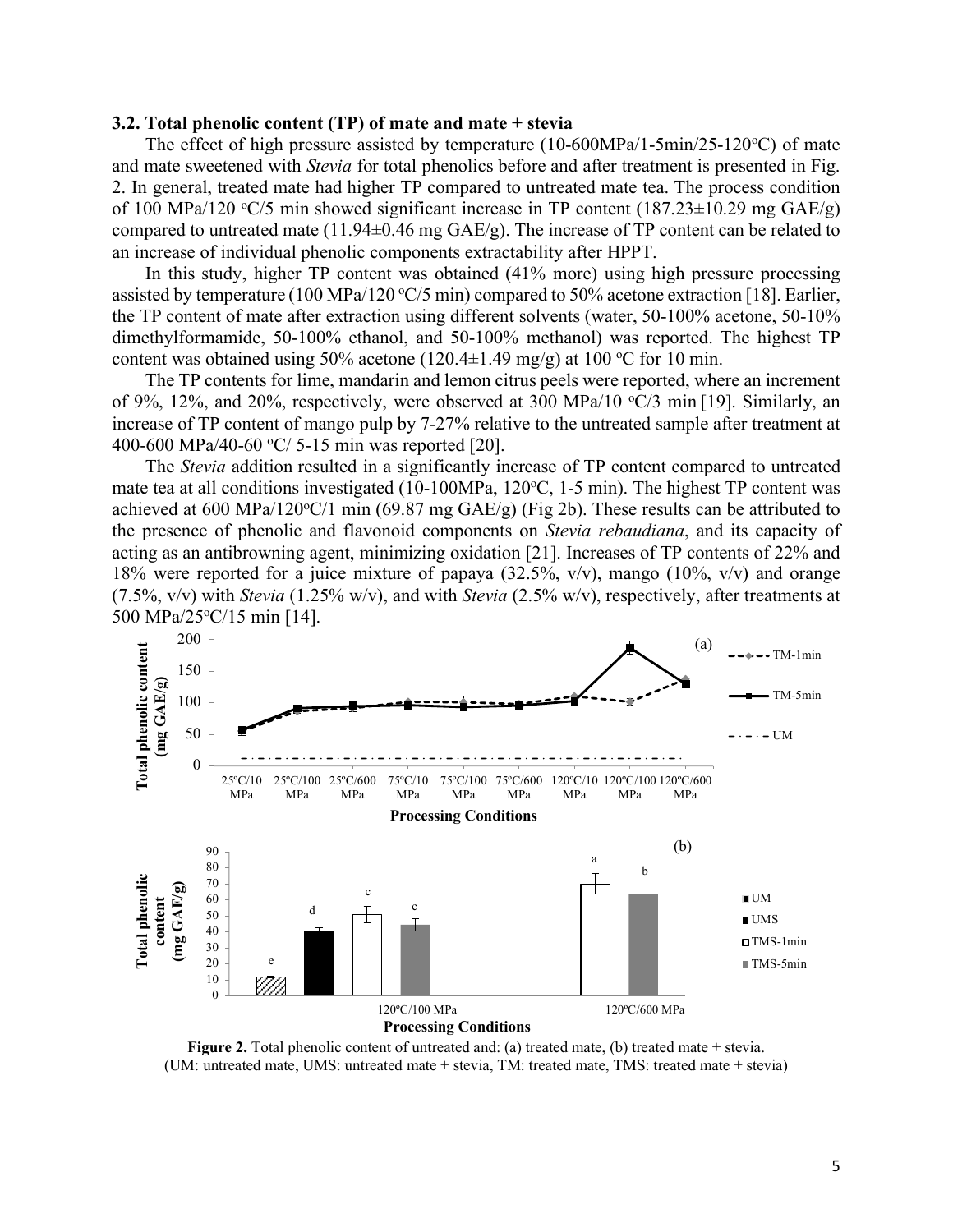Fig. 3 shows chlorogenic and caffeic acid contents of untreated and treated mate at 25-120 C/600 MPa/1-5 min. The concentrations of chlorogenic acid and caffeic acid determined by HPLC of untreated mate were 8.25 mg/g mate and 6.48 mg/g mate, respectively. The amount of caffeic acid on mate samples gradually increased with the increase of temperature from  $25 \degree C$  to 120°C at 600 MPa. The highest amount of caffeic acid was achieved at 120°C/600MPa/1min. However, a slight decrease was observed at  $120 \text{ °C}/600 \text{MPa}/5 \text{ min}$ , probably due to degradation of caffeic acid to hydroxytyrosol (3,4-dihydroxyphenylethanol), protocatechuic aldehyde (3,4 dihydroxybenzaldehyde), and 4-vinylcatechol (2-hydroxy-4-vinylphenol) [22]. Chlorogenic acid contents decreased about 41% and 91% at 25°C/600MPa/1min and 120°C/600MPa/5 min, respectively, probably due to chlorogenic acid isomerization, transforming 5-O-caffeolquinic acid into caffeic acid [23]. It was reported a decrease of 90% of 5-CQA content of green coffee samples after aqueous extraction at 80°C/15 min due to chlorogenic acid isomerization and transformation to 3-O-caffeoylquinic acid, 4-O-caffeoylquinic acid, quinic acid,



**Figure 3.** Chlorogenic acid and caffeic acid (mg/g) of untreated and treated mate at 600 MPa. (UM: untreated mate)

#### **4. CONCLUSIONS**

and caffeic acid [24].

Antioxidant activity and bioactive compounds, including total phenolics, chlorogenic acid and caffeic acid of mate and mate sweetened with *Stevia* were affected by HPPT. The TAA increase of mate tea after HPPT compared to untreated mate tea was observed at all conditions evaluated  $(25-120 \text{ °C}/10-600 \text{ MPa}/1-5 \text{ min})$ . The highest TAA value was obtained at  $120 \text{ °C}/100 \text{ MPa}/1 \text{ min}$ . HPPT applied to mate resulted in an increase of total phenolic content at all conditions investigated, obtaining the highest value  $(187.23 \text{ mgGAE/g})$  at  $120\text{°C}/100 \text{ MPa/5}$  min. The chlorogenic acid content of mate and mate sweetened with stevia were negatively affected by HPPT, however a conversion of this compound to caffeic acid was observed at all conditions evaluated. The *Stevia* addition reduced the extraction of TP and TAA compared to mate without *Stevia* at all conditions investigated. This study showed that high pressure processing assisted by temperature is an alternative treatment to increase bioactive compounds extractability (except for chlorogenic acid), improving nutritional and functionality of mate and mate sweetened with *Stevia*.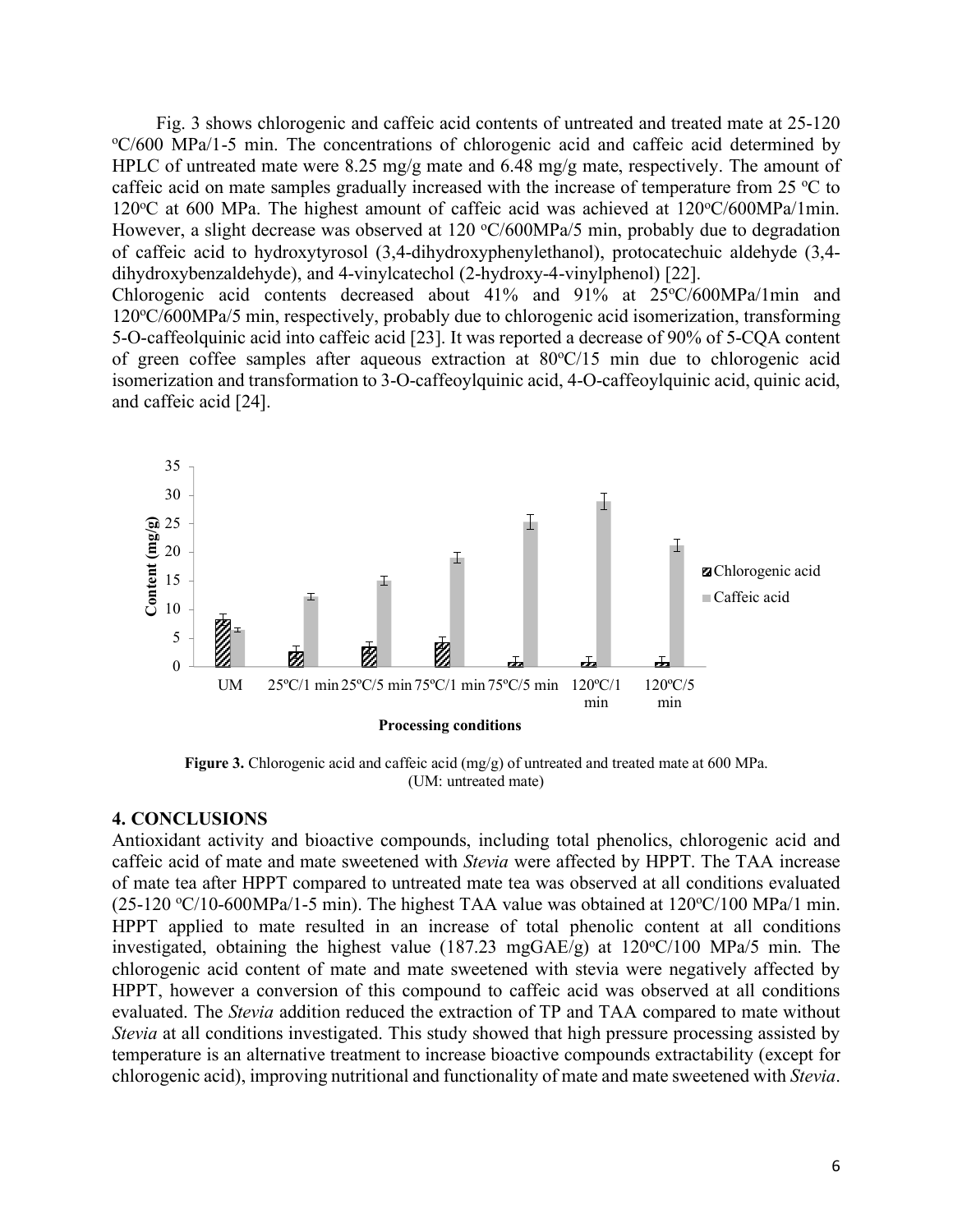#### **Acknowledgments**

The authors acknowledge the financial support of the Natural Sciences and Engineering Research Council of Canada (NSERC, #05356-2014).

#### **References**

- [1] Euromonitor International (2016, October), As consumption stagnates in South America, will yerba Mate move north?
- [2] BERTE, K., RODRIGUEZ-AMAYA, D.B., HOFFMAN-RIBANI, R., MACCARI. Antioxidant activity of mate tea and effects of processing, Processing and Impact on Antioxidants in Beverages, 2014, 145-153.
- [3] TAJIK, N., TAJIK, M., MACK, I., ENCK, P., The potential effects of chlorogenic acid, the main phenolic components in coffee, on health: a comprehensive review of the literature, Europen Journal of Nutrition, 56, 2017, 2215-2244.
- [4] GULCINM, I. Antioxidant activity of caffeic acid (3,4-dihydroxycinnamic acid), Toxicology, 217, 2006, 213-220.
- [5] WU, L., SHI, A., ZHU, D., BO, L., ZHONG, Y., WANG, J., XU, Z. High sucrose intake during gestation increases angiotensin II type 1 receptor-mediated vascular contractility associated with epigenetic alterations in aged offspring rats, Peptides, 2016, 133-144.
- [6] GOYAL, S.K., GOYAL, R.K., GOYAL, S. Stevia (*Stevia rebaudiana*) a bio-sweetener: a review, International Journal of Food Sciences and Nutrition, 61, 2010, 1-10.
- [7] GARDANA, C., SCAGLIANTI, M., SIMONETTI, P. Evaluation of steviol and its glycosides in *Stevia rebaudiana* leaves and commercial sweetener by ultra-high-performance liquid chromatography-mass spectrometry, Journal of Chromatography A, 1217, 2010, 1463-1470.
- [8] PEREZ-RAMIREZ, I.F., CASTANO-TOSTADO, E., RAMIREZ-DE LEON, J.A., ROCHA-GUZMAN, N.E., REYNOSO-CAMACHO, R. Effect of stevia and citric acid on the stability of phenolic compounds and *in vitro* antioxidant and antidiabetic capacity of a roselle (*Hibiscus sabdariffa L.)* beverage, Food Chemistry, 172, 2015, 885-892.
- [9] CARBONELL-CAPELLA, J.M., BUNIOSWSKA, M., ESTEVE, M.J., FRIGOLA, A. Effect of *Stevia rebaudiana* addition on bioaccessibility of bioactive compounds and antioxidant activity of beverages based on exotic fruits mixed with oat following simulated human digestion, Food Chemistry, 184, 2015, 122-130.
- [10] SALDAÑA, M.D.A., MOHAMED, R.S., BAER, M.G. AND MAZZAFERA, P. Extraction of purine alkaloids from maté (*Ilex paraguariensis*) using supercritical CO2, Journal of Agriculture and Food Chemistry, 47 (9), 1999, 3804-3808.
- [11] JACQUES, R.A., DARIVA, C., DE OLIVEIRA, J.V., CARAMAO, E.B. Pressurized liquid extraction of mate tea leaves, Analytica Chimica Acta, 5, 2008, 70-76.
- [12] XI, JUN. Caffeine extraction from green tea leaves assisted by high pressure processing, Journal of Food Engineering, 94, 2009, 105-109.
- [13] CORRALES, M., TAUSCHER, B. Extraction of anthocyanins from grape by-products assisted by ultrasonics, high hydrostatic pressure or pulsed electric fields: A comparison, Innovative Food Science and Emerging Technologies, 9, 2008, 85-91.
- [14] CARBONELL-CAPELLA, J.M., FRIGOLA, A. High pressure processing of fruit juice mixture sweetened with *Stevia rebaudiana* Bertoni: Optimal retention of physical and nutritional quality, Innovative Food Science and Emerging Technologies, 18, 2013, 48-56.
- [15] SARKAR, S., ALVAREZ, V.H. AND SALDAÑA, M.D.A. Relevance of ions in pressurized fluid extraction of carbohydrates and phenolics from barley hull. The Journal of Supercritical Fluids, 93, 2014, 27-37.
- [16] CHEN, X., QIN, W., MA, L., XU, F., JIN, P., ZHENG, Y. Effect of high pressure processing and thermal treatment on physicochemical parameters, antioxidant activity and volatile compounds of green asparagus juice, LWT- Foof Science and Technology, 62, 2015, 927-933.